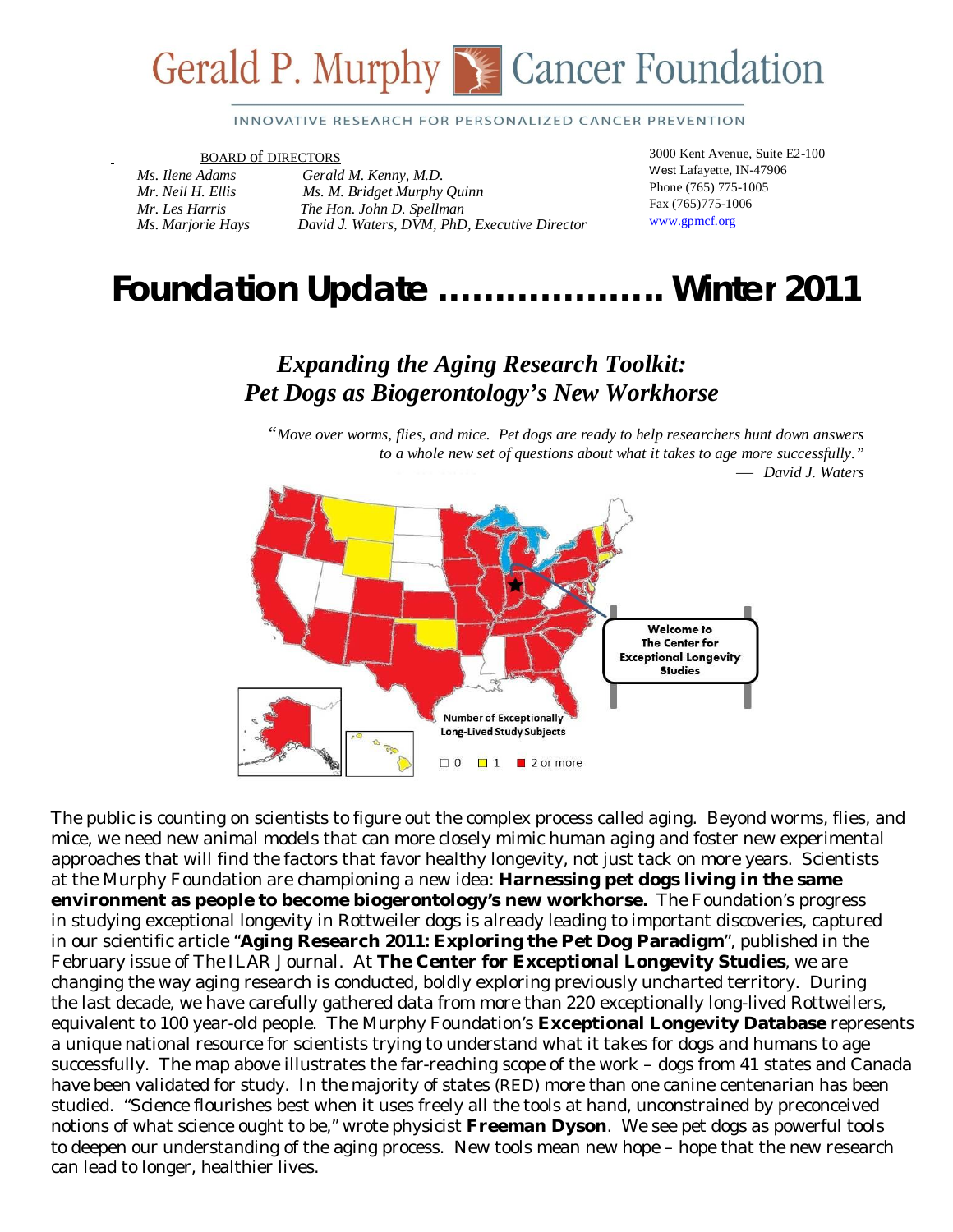## *Inside This Issue*

In this issue of *Foundation Update*, we share with you our stories – stories that give a glimpse of recent accomplishments as well as challenges and opportunities situated on the horizon. As you read our stories, you'll get a feel for our craft. Michelangelo admitted: "It is only well with me when I have a chisel in my hand." Like Michelangelo, we're at our best when we are using new tools to chisel out our next discovery sculpting a more solid understanding of what it takes to live longer and healthier. We invite you to sit back and savor some artful adventures in the realm of science and education.

## **Updates**

**Personalizing Wellness: No Small Feat** – Murphy scientists are working diligently to advance the idea of *personalized cancer prevention* – selecting the dose, duration, and timing of interventions that will enable each person to reduce his or her own risk for cancer. In April, Dr. Waters delivered a talk



entitled "Communicating Health Research to the Public: The Challenge of Promoting Health in a U-Shaped World" at the **10th International Conference on Dose Response at the University of Massachusetts**. Dr. Waters' remarks focused on ways that scientists and the public can communicate better to achieve the goal of personalized wellness. This summer, Murphy scientists teamed up with investigators at **The National Cancer Institute** and the **USDA's Grand Forks Health Nutrition Research Center** to publish in the *British Journal of Nutrition* new research findings on selenium and cancer risk. The Murphy Foundation's **SeleniumHealth™ toenail test** continues to help men reduce their cancer risk by helping them get their selenium level right. For more information on the selenium toenail test, contact **Cheri Suckow, R.N.** at the Murphy Foundation or go to www.seleniumhealthtest.org .

#### **Murphy Foundation Turns Spotlight on Personal Performance and**

**Professional Development** – To reach our greatest potential collectively and as individuals, the Murphy Foundation recognizes the critical importance of self-renewal. In 2011, we published an article in *the Journal of Veterinary Medical Education* entitled "**On the Self-Renewal of Teachers**". It could have just as easily been called "On the Self-Renewal of Plumbers", "of CEOs", "of Health Professionals", "of Parents". That is because the ideas put forth are our best approximation of the skills and attitudes that are key to moving people toward their highest potential. We believe these skills and attitudes are not domain-specific, but instead transcend disciplines making them useful for a varied assortment of folks, not just professional teachers. Our thesis is that **you can gain immeasurably by developing your own personalized, hand-picked gallery of intellectual heroes who in turn serve as your life-long teachers**. At first glance, tethering yourself to heroes might seem too imitative, counterproductive to developing your own original thinking. But, we believe this scheme to be a prime prescription for personal renewal and performance. By exploiting our natural impulse to imitate what we see, this activity lifts us to new heights of possibility. Amidst all the noise in our busy lives, we trust these teachers to grab our attention, reminding us of our own *unfinishedness* – that, despite all of our successes, we are still works in progress. By seeing these intellectual heroes as teachers who we can emulate, our capacity for original thinking has been liberated, not constrained. And we revisit them often – awakening in us new ambitions and sustaining our commitment to reaching our highest creative capacity. *Who are your intellectual heroes?*  **Meet our heroes and download a copy of our self-renewal article at** www.gpmcf.org/osrt.html .

**Ovaries and Aging** – In 2009, research from 3 independent investigators studying 3 different species uncovered a previously overlooked possibility: **Ovaries are part of a system that promotes longevity**. Murphy scientists reported their discovery of the ovary-longevity connection in pet dogs in the December 2009 issue of *Aging Cell*, the highest impact journal among 57 scientific journals dedicated to gerontology and geriatrics. In June 2011, Dr. Waters visited **Dr. Walter Rocca**, an investigator at **Mayo Clinic** whose research is attempting to define the number of years of ovary exposure that optimizes healthy longevity in women. This year, Murphy scientists published two follow-up reports calling the scientific community's attention to the knowledge gaps and far-reaching opportunities that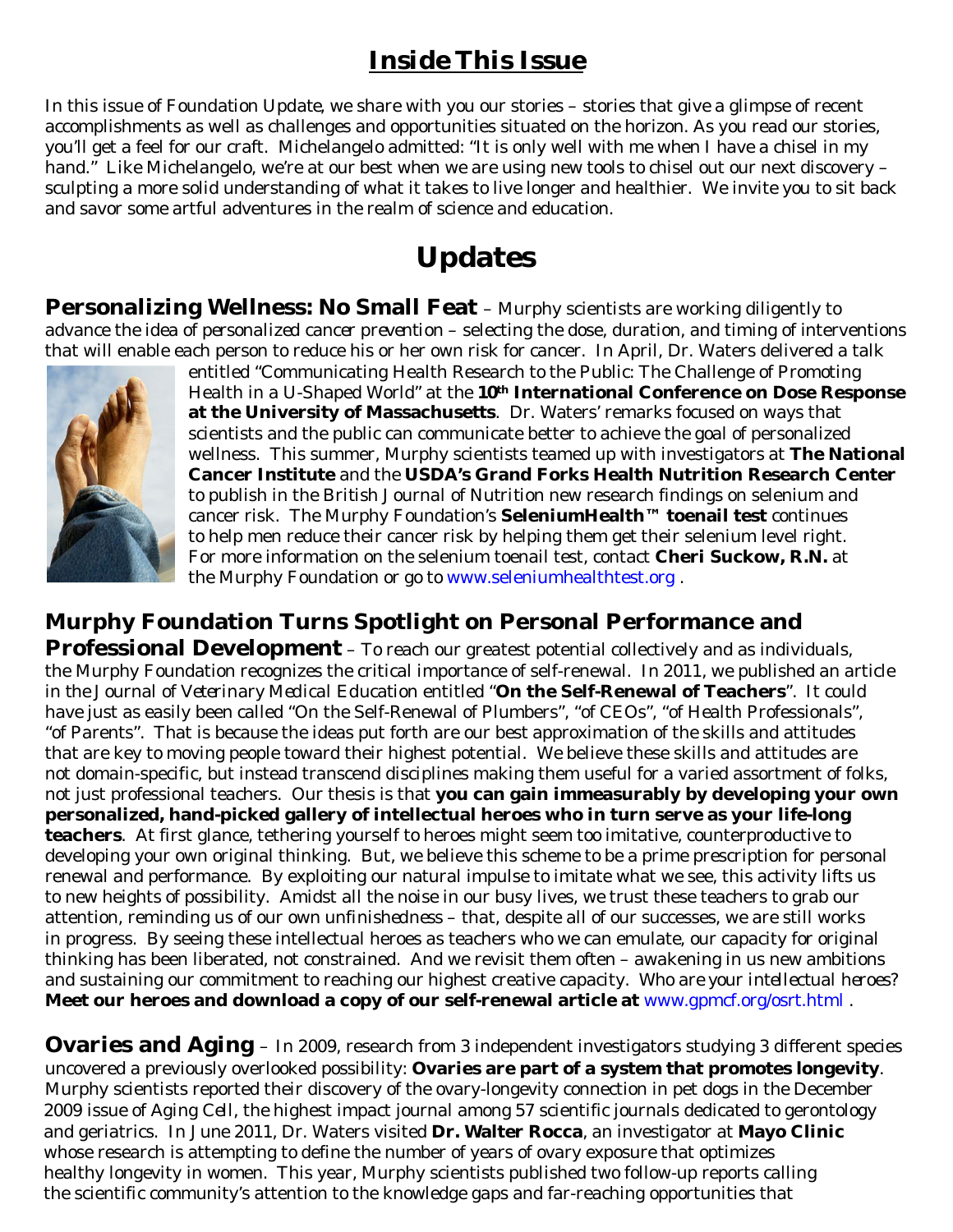research on ovaries and longevity holds. "Our ovaries research is all about how to promote successful aging," said Dr. Waters. "By understanding just how ovaries influence the aging process, this research will ultimately help us engineer more successful aging trajectories, not only for women but possibly men as well." Recognized for his expertise in this emerging field of research, Dr. Waters is already slated to deliver 5 talks nationally on ovaries and longevity in 2012. Check out the listing of dates and cities at www.gpmcf.org/upcoming.html .

### **Shorts**

**New Cancer Treatment: Fighting Fire with Fire** – The most deadly diseases demand the attention of the most innovative minds. Cancer is one of those diseases calling out for unexpected

| THE WALL STREET JOURNAL.     |
|------------------------------|
| <b>WSI.com</b>               |
| BUSINESS   JANUARY 25, 2011  |
| Novel Effort To Fight Cancer |
| With Cancer Cells            |
| By RON WINSLOW               |

discoveries. Today, cancer treatment plans rely heavily on the use of cytotoxic drugs that kill tumor cells. But these drugs also poison normal cells so treatments carry with them a dose-limiting toxicity. As a result, cancer patients and their physicians are looking for new options that are more effective, less toxic. *Can the growth of a patient's cancer be suppressed by giving that patient more cancer cells?* Teaming up with investigators at **The Rogosin Institute** in New York City, Murphy scientists are helping to develop a new cancer-fighting technology*: treating cancer patients by* 

*implantation of bead-encapsulated living mouse cancer cells*. The work represents an exciting new way of advancing cancer treatment for two reasons. First, the idea of fighting cancer cells with cancer cells is a fresh and unexpected twist. It's like fighting fire with fire. Secondly, by showing that pet dogs stricken with prostate cancer benefitted from the bead therapy, we propelled the research ahead more quickly into human cancer trials. Thus, the work is validating the idea that pet dogs with naturally occurring cancers can become a dependable part of the pipeline for developing new cancer treatments for humans. Discovering a more productive path to defeating cancer is the very essence of a win-win kind of comparative cancer research that benefits both pets and people, a research program we call **PATH to Progress**®. The work, published in *Cancer Research* in January 2011, was featured in **The Wall Street Journal**.

### **Murphy Scientists Set High Expectations in New Gerontology Textbook –**

The biology of aging is one of the most rapidly moving fields of scientific inquiry. Recognizing the important



contributions to aging research made by the Murphy Foundation's Center for Exceptional Longevity Studies, Murphy scientists have been selected to author a chapter in the 4th edition of *Gerontology: Perspectives and Issues*, a textbook used by several universities to train students in gerontology. The chapter entitled "**The Biology of Successful Aging: Watchful Progress at Biogerontology's Known-Unknown Interface**" offers a perspective on the kinds of questions biogerontologists wrestle with. "If students are looking for a litany of facts, they will be disappointed," said **Naomi Kariuki**, co-author of the chapter. "We expect the reader to travel beyond the facts and toward the challenges and possibilities that questioning brings." High expectations indeed – challenging the students who will become tomorrow's leaders in gerontology to challenge conventional wisdom and advance the aging field in new and productive directions.

**More on Training -** The Murphy Foundation continues its strong commitment to cross-training tomorrow's leaders in 3 areas: aging research, cancer research, and communication of health research to the public. In August, Dr. Waters was one of 15 faculty selected for the **National Cancer Institute's 2011 Summer Curriculum in Cancer Prevention Molecular Course**, an international course offered to physicians, scientists, and other health professionals. Dr. Waters presented a progressive look at animal models used to advance cancer treatment and cancer prevention. In August, physical therapy students at **Arcadia University** in Philadelphia enjoyed lectures from Dr. Waters on the biology of aging and cancer prevention. Earlier this year, Dr. Waters developed a new course for graduate students in **Purdue's Center on Aging and the Life Course**. "**The Endocrinology of Aging**" provides an integrated look at the role hormones play in aging – exploring ideas like how stress hormones reduce our resilience to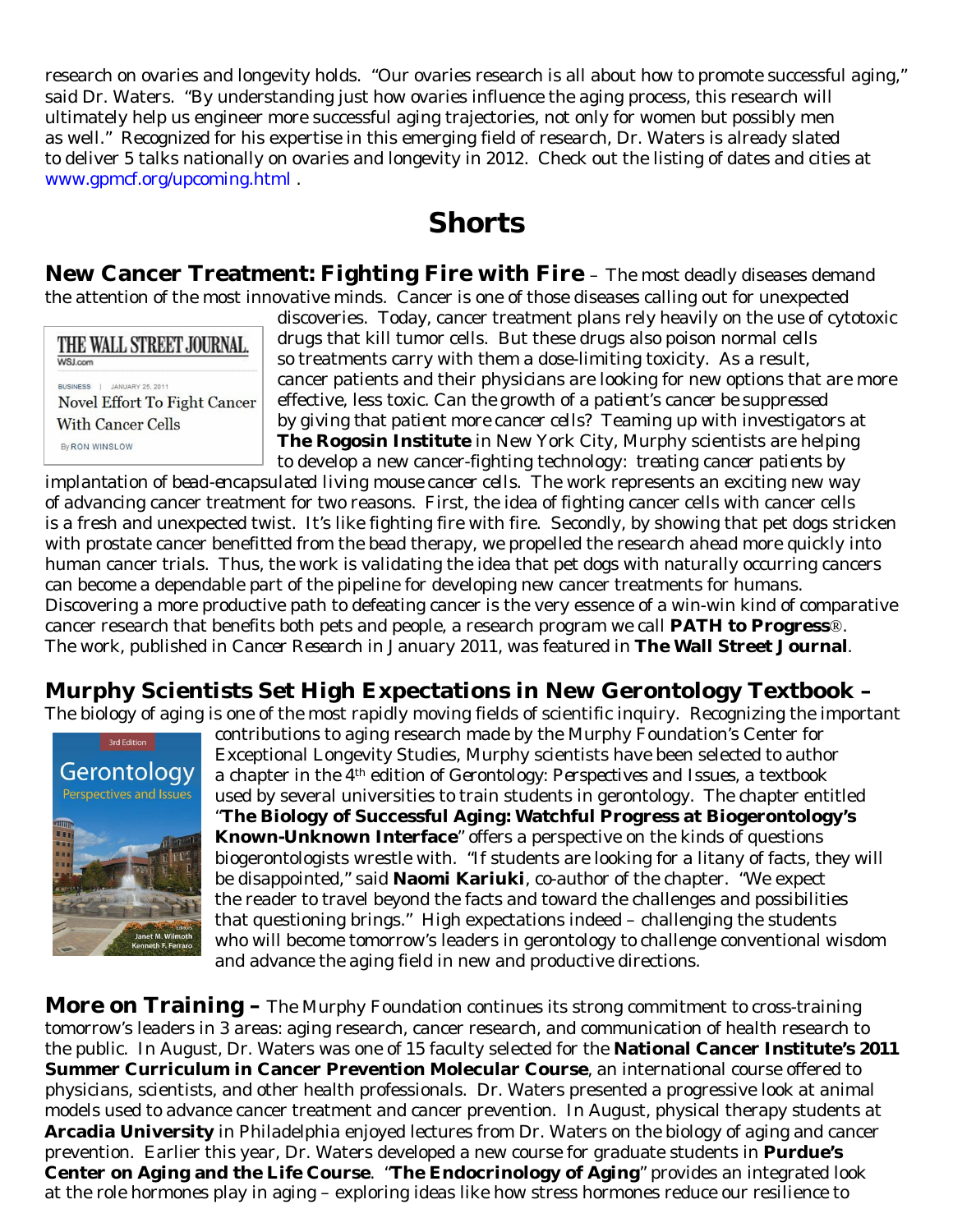bounce back after challenges, and how our body fat may fuel inflammation, contributing to conditions like arthritis, Alzheimer's disease, even cancer.

**Murphy Foundation Pays Tribute to Cancer Survivors –** In June 2011, Dr. Waters delivered a **keynote address at The American Cancer Society's Relay for Life Cancer Survivor Luncheon in Parke County, Indiana.** In his remarks, Dr. Waters put forward a thought-provoking idea: That the secret to winning the battle against cancer might just hinge on finding a way to get all of our scientists and health professionals working to their fullest potential. He posed the question: **Is too much focus in medicine right now on the WOW-ness of what today's technology can do, and too little invested in the performance of the people who have dedicated their lives searching for a cancer cure?** The Murphy Foundation thinks so. That's why we are committed to developing the skills and attitudes of peak personal performance in scientists and health professionals. As the day's celebration ended, Dr. Waters reminded the cancer survivors: "Do not underestimate how your lives, your stories inspire scientists like me to perform and to reach farther, re-dedicating ourselves to the cancer fight." A fitting commentary to the Murphy Foundation's efforts promoting community-wide health awareness to reduce cancer risk among the citizens of Parke County.

#### **Murphy Foundation Upgrades Website to Highlight Both Research and**



**Education –** The Murphy Foundation has updated its website to provide visitors with a more expansive look at both research and education. "We see ourselves working in a research-education space," said **Emily Chiang, PhD**, Research Associate. "We need not just tip-top research, but also tip-top performance in educating our colleagues and the public." The improved website features a wide range of content, from scientific publications, to stories about health research news written in language for the lay public, to one-of-a-kind specialized training opportunities for DVMs in the biology of aging. You can even explore the writings of our intellectual heroes – such as **Ralph Waldo Emerson** and educational psychologist **Jerome Bruner** – who have inspired our thinking.

**In Celebration, In Memorium** - In 2011, the Murphy Foundation celebrated the 75<sup>th</sup> birthday of Bridget Murphy Quinn by establishing **The Director's Fund Honoring Bridget Murphy Quinn**. The Director's Fund supports the Foundation's repository of biological specimens to advance cancer prevention research, and also provides fellowship support for young scholars who are training at the Murphy Foundation. This year also marked the passing of a special person with close ties to the Foundation. **John E. Waters**, father of the Murphy Foundation's Executive Director, passed away in February. Mr. Waters avidly supported the Foundation's work as a member of the Bedrock Group. A fund established in memory of Mr. Waters supports the Foundation's research and education mission in the fields of aging and cancer. A sincere thanks to all those who generously contributed to these funds throughout the year.

## **Kudos**

**Murphy Foundation Flies High on Altitude Media –** This fall, the Murphy Foundation's unique scientific approaches and accomplishments took to the skies. An interview with Dr. Waters was featured in "**The Executive Report Innovator Series", broadcasted this September and October on the Business Talk Channel of more than 40,000 Delta Air Lines flights.** In the interview, Dr. Waters used accessible language to explain the novelty and promise of our research approach to successful aging – trusting exceptionally long-lived pet dogs to lead the way. To hear how we're re-shaping how scientists think about aging, download the MP3 recording at our website www.gpmcf.org/GPMCFinNews.html .